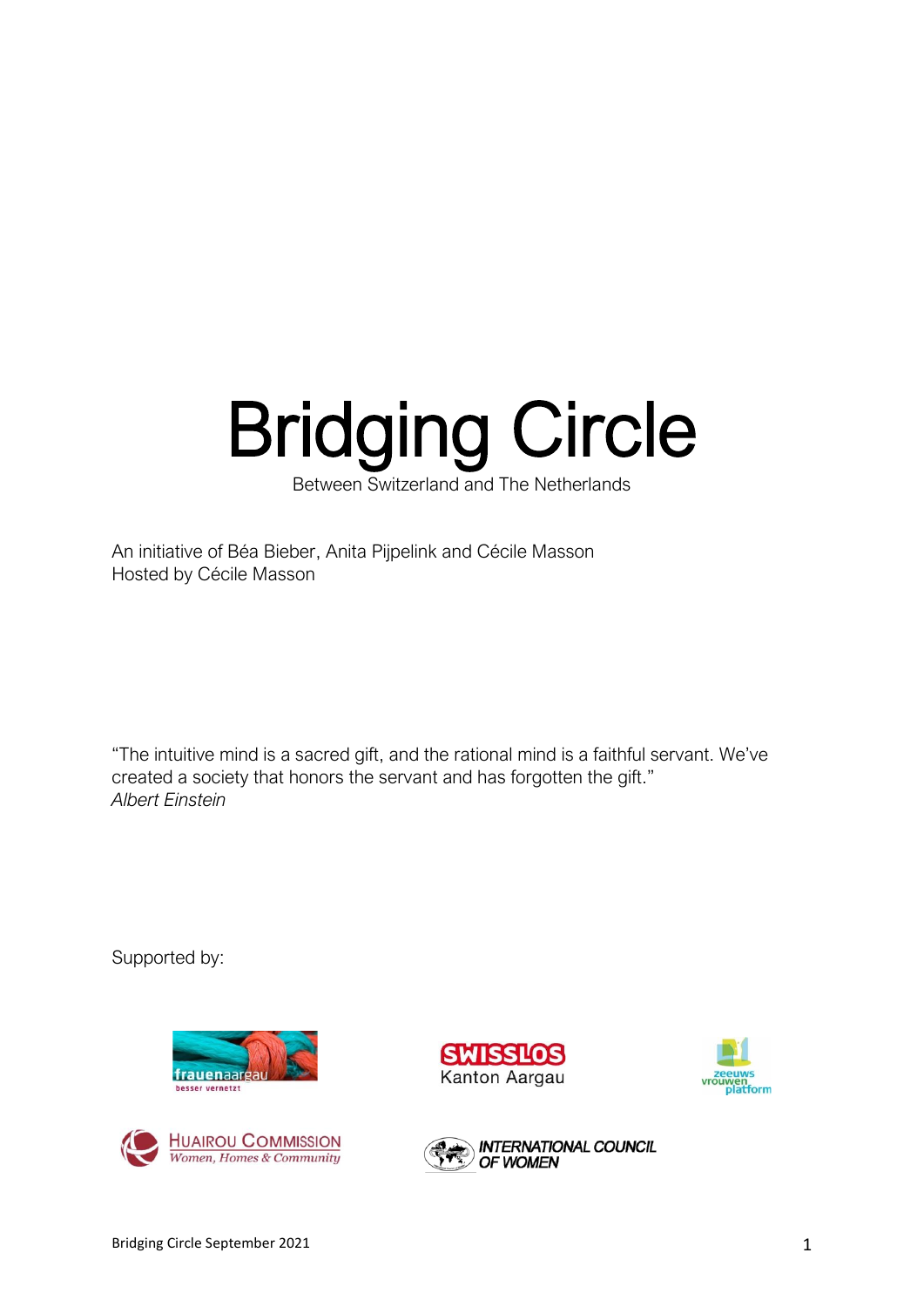# Report

- 1. Introduction
- 2. Approach
	- 2.1 Participants
	- 2.2 Process
	- 2.3 Languages
	- 2.4 Age range
- 3. Observations during the pandemic
- 4. Facts & Figures
	- 4.1 Health & Safety
	- 4.2 Economy
	- 4.3 Education
	- 4.4 Communication and AI
	- 4.5 Leadership
- 5. Advise
- 6. Conclusion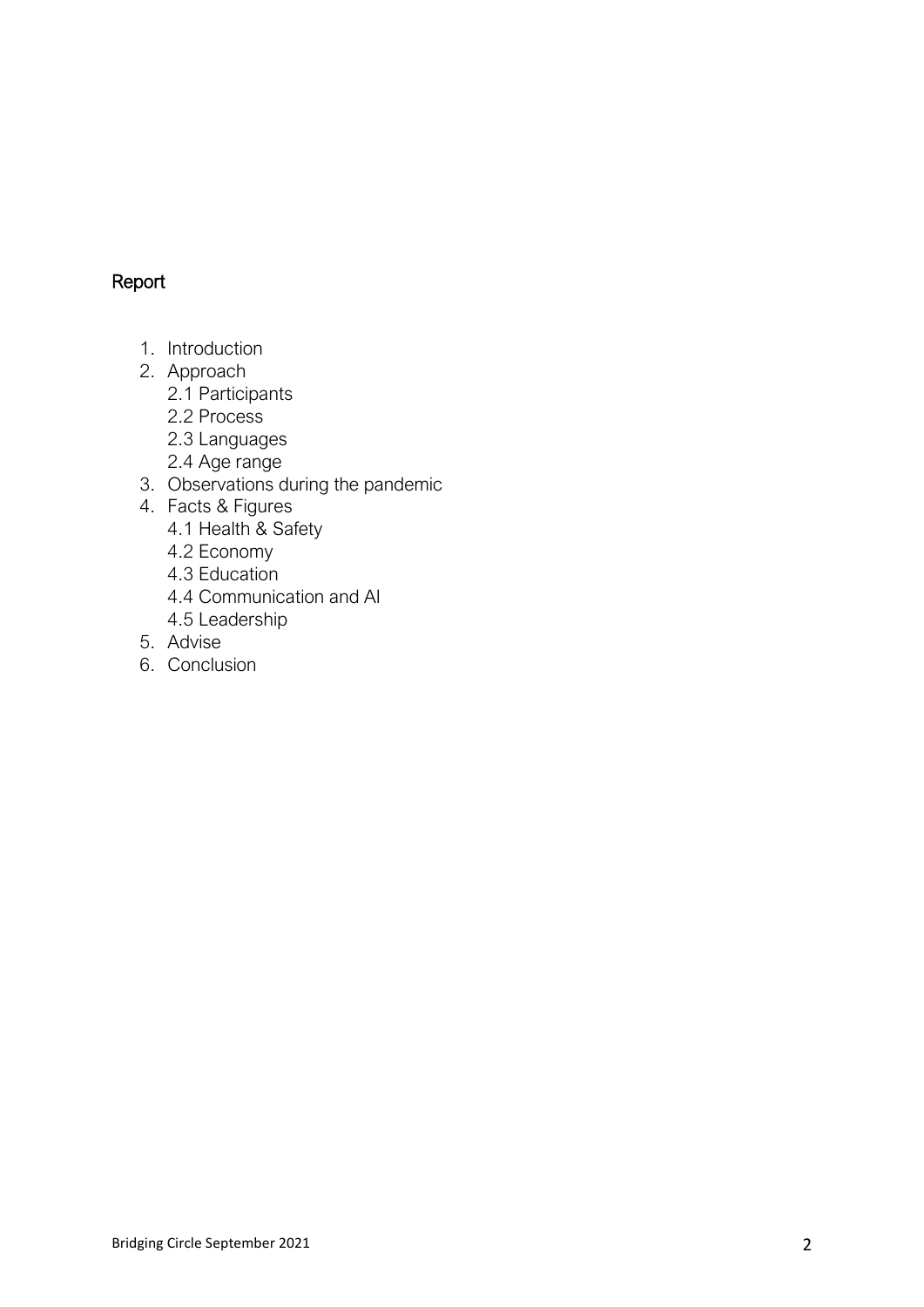# 1. Introduction

The deep held conviction that feminine presence is required to bring more balance in the long- and shortterm decision-making practices on all levels of society was the spark of this initiative in the context of the Covid-19 Pandemic.

The women present sense that their *life domain* is not represented adequately in the existing *system domain* that the writer Wouter Hart describes in his book *Lost in control* as the following. 'The system domain is a reproduction of the *life domain*, just as a map is a reproduction of the earth beneath our feet. It's a set of agreements about how we should operate in the *life domain*, which come in various forms, such as policies, procedures, instructions, targets, responsibilities, formats, and patterns. These elements in the *system domain* tell us something about the here and now in the *life domain*, without really 'knowing' the here and now. We've created the *system domain* because it makes our work in the *life domain* easier, just as a map can help us to find a route and communicate it to other people. The *system domain* is not just valuable, it's even indispensable.*' <sup>1</sup>* He continues to say that the *system domain* is not a copy of the *life domain* and that both need to work in harmony to serve a purpose. We invite you to read appendix one before continuing reading after the introduction for a deeper understanding.

The participating women feel that their innate and engaged personal purpose is ignored, and the mere existence of human beings of female gender is often belittled, or inadequately represented in today's *system domain.*

The approach we chose helped to name not only facts and figures but also to speak about the emotional effects of this pandemic and address the individual and the collective needs. Bringing women from different backgrounds and ages together helped to decern the greater pattern and will empower more women to stand up for their visions and values. It is based on deep dialogue with self and others and based on varied sources.

In this report you will find examples (big and small) from both countries to illustrate the patterns that emerged as we exchanged. Patterns that do illustrate that the challenges that humanity faces are not only of a specific community or country but are part of a Western Democratic culture that we believe needs to change from within to create a society where everybody can be appreciated, respected, and feel free to bring her or his talents in the most positive and constructive way. And that without fear.

Writing this report, it appeared at some point tiresome to read again the same facts that all know so well. That is why looking at the patterns appeared so precious. Therefor we also would like to acknowledge that many aspects of our cultures are well organized. These sessions focused on where improvement is needed to further develop the quality of life for all citizens.

A beneficial balance, between the old that has served us well and innovative approaches is needed for the democratic rights to be nurtured; to create a healthy, human worthy and life-enhancing culture for future generations of both sexes. To create that balance, the purpose of this report is to empower more women to step up, be present in boards and leading decision-making platforms and to deepen the dialogue with men who also wish to honor the fundamental human rights as defined by law. It has not the ambition to be a scientific report but to be an inspiration to hold a different conversation in the domain of gender equity, and that in service of life.

# 2. Approach

<sup>&</sup>lt;sup>1</sup> Wouter Hart, Lost in control ISBN 9082999609 Original title 'Verdraaide Organisaties' ISBN 9789013105735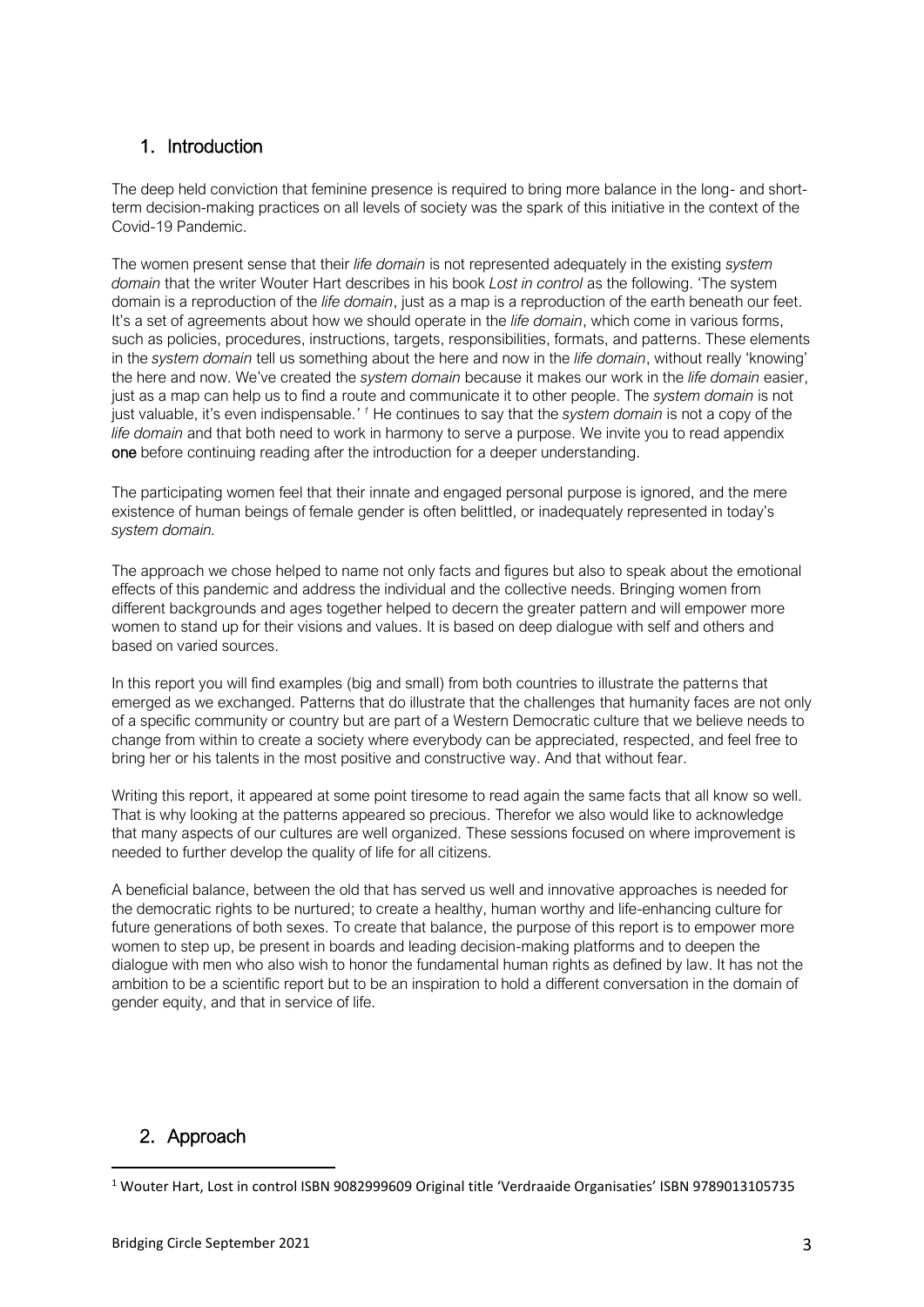# 2.1 Participants

Participants from two countries and varied backgrounds were present to broaden the conversation.

For the Netherlands as a part of the European Union

- Emmy Galama : Permanent Representative of International Council of Women (ICW) to UNHABITAT ( Nairobi, Geneva) [www.icw-cif.com](http://www.icw-cif.com/) and The Huairou Commission ( New York) [https://huairou.org,](https://huairou.org/) Chair of Zeeuws Vrouwen Platform [\(www.zeeuwsvrouwenplatform.nl](http://www.zeeuwsvrouwenplatform.nl/) )
- Anita Pijpelink, Regional Minister of the Province of Zeeland for the Partij van de Arbeid (Social Democratic Party)
- <https://www.linkedin.com/in/anita-pijpelink-b3544415/>
- Femke Hoekstra Wittebol, Teacher University of Applied Sciences, member of the Social Democratic Party<https://www.linkedin.com/in/femkewittebol/?originalSubdomain=nl>
- Julia van Oord, Student of International Relations and Organizations at University of Leiden and Young Female Talent<https://www.linkedin.com/in/juliavanoord/>
- Cécile Masson, Independent professional and author [www.cecilemasson.com](http://www.cecilemasson.com/) & [www.lettersoflovetolife.com](http://www.lettersoflovetolife.com/)

For Switzerland as an independent nation with many different sub-regions that have their own independence.

- Béa Bieber, Grossrätin Kanton Aargau and Vorstandsmitglied des Oberrheinrates, President of the GrünLiberale Party GLP, Fricktal, Presidentin des Gezundheidsforum [www.beabieber.ch](http://www.beabieber.ch/)
- Simone Mayer- Jacober Member of party of the The GrünLiberale Party GLP, Kanton Aargau [www.schreibatelier-jacober.ch](http://www.schreibatelier-jacober.ch/)
- Christine Ziegler, Moderatorin & Biologin [www.inter-act.ch](http://www.inter-act.ch/)
- Christiane Guyer, Stadträtin of the city of Zofingen member of political party Grüne [www.christiane-guyer.ch](http://www.christiane-guyer.ch/)
- Moufida Duc, Macherin & Projectmanager

## 2.2 Process

In four on-line sessions lasting two hours and a half, the participants exchanged in a structured way on how

- the pandemic has affected women and children,
- to frame the urgent requirements to have the democratic impact,
- to accelerate the desired results,
- women can bring the change they want to see in their own work field.

A quadrant that addresses the emotional, the factual, the strategic and the visionary qualities of leadership was used to highlight the excesses and lacks, each of these qualities bring forth. Using this approach helped to enlarge the field of exchange and allowed to map the *'system domain'*, '*life domain'* and the purpose of each participant for engaging herself either voluntarily or professionally. By doing so a rich harvesting of insight appeared that took into consideration the greater field of possibilities. <sup>2</sup>

A space of trust where open minds, open hearts and open wills were fully present as we exchanged was created and nourished throughout.<sup>3</sup>

## 2.3 Languages

<sup>&</sup>lt;sup>2</sup> Inspired by Coming Into Your Own Feminine Leadershi[p https://ciyowomensretreat.com/index.html](https://ciyowomensretreat.com/index.html)

<sup>&</sup>lt;sup>3</sup> Theory U, by C.Otto Scharmer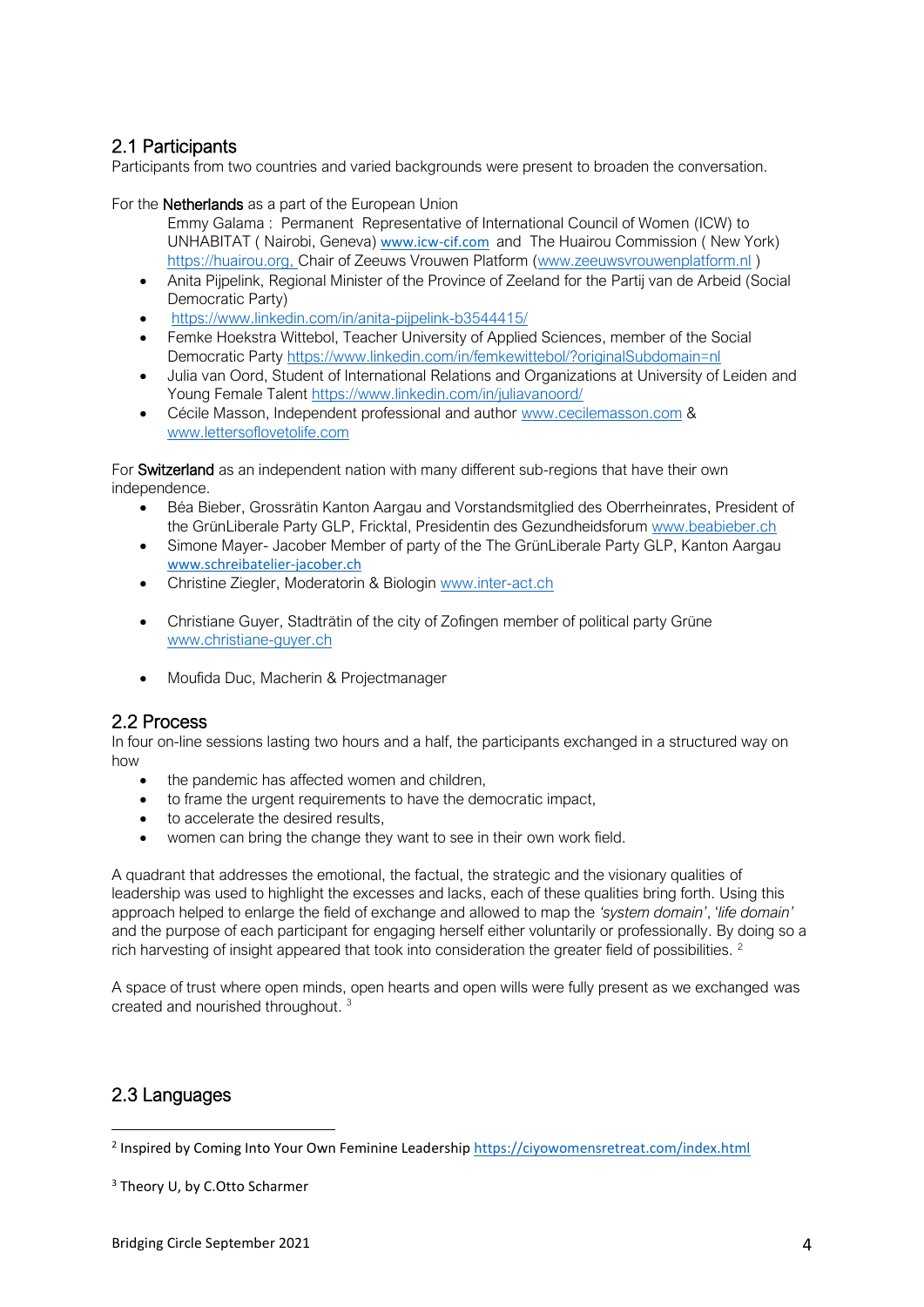The languages spoken were: Dutch, English and (Swiss) German.

## 2.4 Age range

Twenty-two to seventy-four

# 3. The observations during the pandemic

*"The pandemic showed very clearly that change on the local level only happens when one has the prove that it is a global issue."* The pandemic has put a magnifying glass on the fact that we are as human beings globally connected, consciously or not and that we are part of the living eco-system that is reacting.

The pandemic has forced many to slow down and live in the moment. That helped the valuing of the "small things of life" that appear to be very precious indeed. Health, a loving relationship, a caring community in the vicinity. "*Rather than chasing the big events or the big emotions on social media, the Covid lock-down helped to slow down, open hearts again and to be more serene."*

This pandemic showed that there are several big gaps in the democratic procedures in both countries.

- The assumption of superiority with regards to gender, race, environment, and thinking above intuitive sensing,
- The lack of action on the prevention of violence against the natural environment, women, and children,
- The lack of long-term investments for the conscious nurturing and caring of the '*life domain' and system domain* regarding education, health, the arts, and the environment,
- The lack of awareness that society is a breathing, living, and sensing human system that needs to be cared for by life-protecting rather than system-protective management,
- The lack of conscious emotional bonding to life and all living.

The effects are systemic gender inequity, systemic racism, prevailing of unconscious biases that result in suffering of a part of society and loss of faith and trust in the traditional leadership that until recently appeared to have served well.

This management culture that has prevailed so far was based on individual ego centered attitudes whereas the challenges we are facing need to be addressed collectively to serve the eco-system of which women and men are part of. Women need to be included and include themselves in this conversation to make a difference between long-term and short-term interests as they have a different sense of urgency regarding certain subjects that to this point have been neglected.

Home officing has helped to raise awareness on the urgency of the matter and to raise awareness of how much energy and time goes into the to cure and care of a household, a good education, a well-organized health care system and viable outdoor spaces also in urban settings.

The present and future challenges need a different type of leadership that has an enhanced capacity of self-reflection, and balances in a life-protecting and purpose-driven manner, the short- and long-term consequences of the decisions that shape the quality of the *life*- and *system domain.* 

## 4. Facts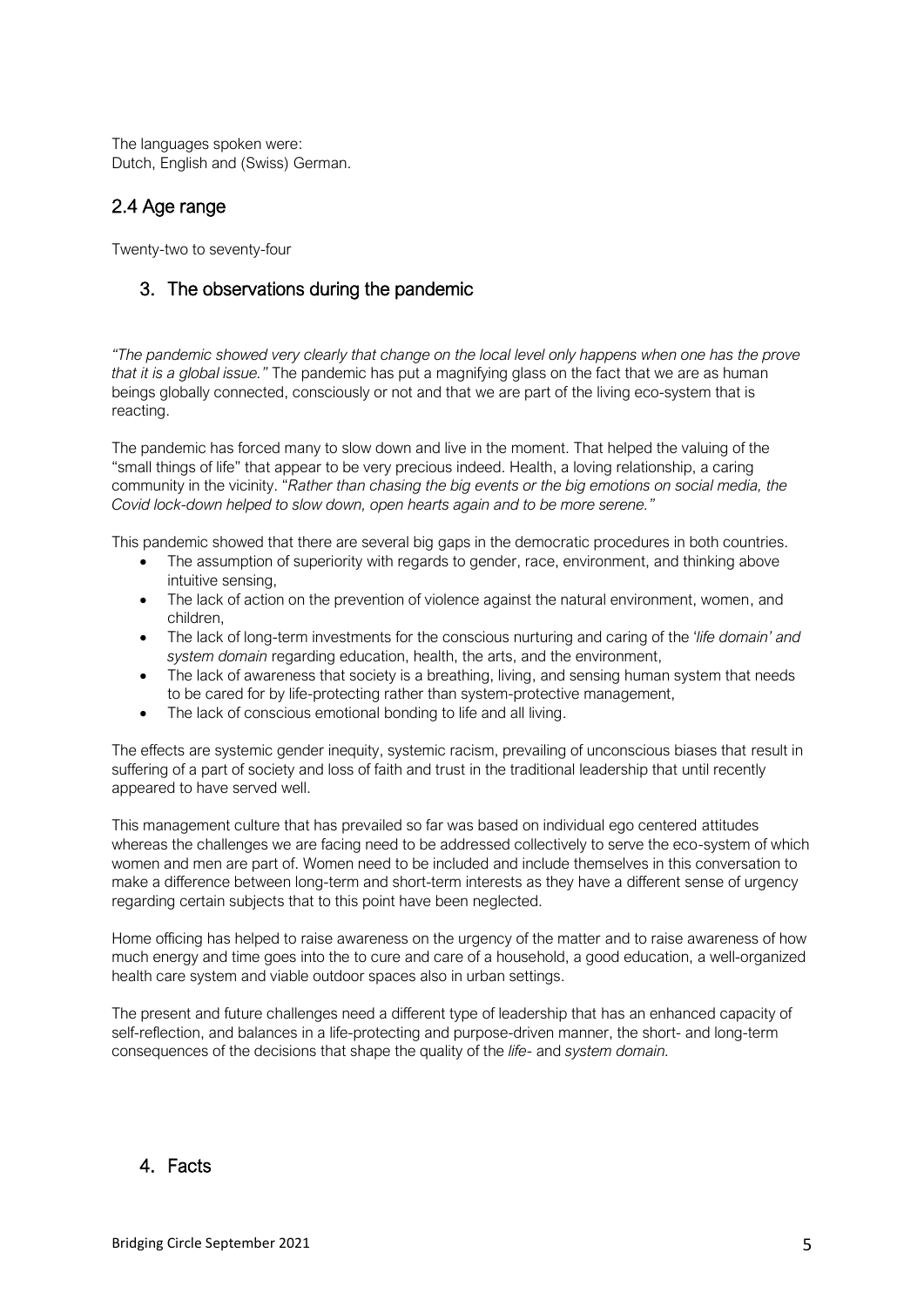Facts and figures were compared for both countries and compared to some European and international statistics to reveal the parallels between the countries.

## 4.1 Health & Safety

The pandemic exposed the lack of care and health facilities on local level in the communities. The assumption that 'one size does fit all' has created unnecessary suffering for a great part of the population. Professionals and patients were not well prepared in dealing with such a pandemic even though many scientists had already warned for decades that this was going to happen.

## Examples

- $\triangleright$  Regular and preventive health checks could not be done with the consequence that women develop uterus or breast cancer that could have been detected directly had the regular health checks happened. The treatment is now either complicated or too late creating more personal and collective suffering that has long term consequences for the families.
- ➢ Medical Consultations for girls and young women couldn't be held face to face anymore and are held by phone. If a girl/woman had the chance to have a consultation at all, the consultation had less positive impact then when held face to face. The professionals face an extra challenge in how to sense the client's needs and how to best serve them.
- ➢ The lack of research done with female candidates in test groups for medication and vaccine development is undermining public health. Barley any studies were made with female candidates to the AstraZeneca vaccine. Other domains are heart disease, obesities, and depression just to name a few.
- ➢ Professionals in the health sector were highly stretched in their capacity to give professional care. Individually and collectively, they made and keep making a titanic effort to serve the patients. However, they themselves need to be taken care of as well to stay healthy and do the job they were trained to do.
- $\triangleright$  Loneliness is a big challenge for young people especially youngsters who are not in a steady relationship. Their social life was outside, on the terrasses and in places of social interactions such as libraries. Singles particularly felt the isolation that has profound impact on their emotional and psychological wellbeing and that influences their cognitive learning capacities.
- $\triangleright$  Young people miss a structured approach to the pandemic, and some feel cheated by policy makers for lack of long-term vision. The pandemic showed clearly that the psychological help desks of municipalities and other are over booked and there is a great lack of funding generally in the well-being sector to respond professionally and humanly to the actual challenges.
- $\triangleright$  Depression is increasing and is specifically noticeable with adolescents and young adults. The isolation of the lock-down, the lack of personal contact and weight of responsibility they feel is put onto their generation to care for the environment is for many too big to bare. Not to speak of their very personal life forecast that they cannot direct anymore.
- $\triangleright$  The challenge on younger generations to cope with the pressure of the lock-down is massive and the intergenerational understanding is not always present. For an 80-year-old to be in lock-down is challenging but they have lived 80 years in considerable freedom of movement. Young people are in need to reinvent a new way of cohabitation where intergenerational decision making is the norm.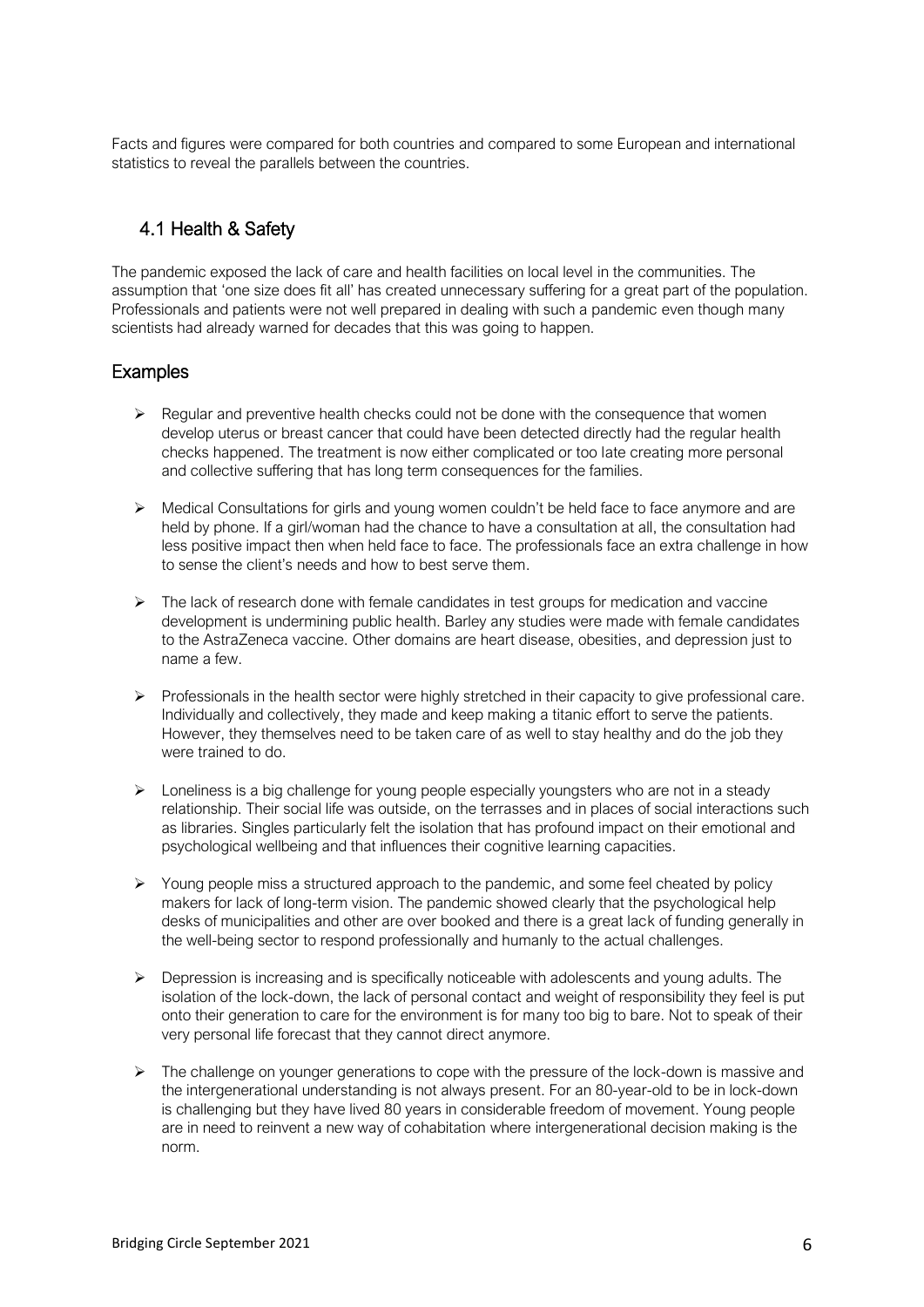- $\triangleright$  The lockdown has increased the pressure on families, and many were ill equipped, due to lack of understanding of the situation (language, access to information, level of education), to be mentally, physically, and emotionally resilient to pressure. This escalated often into domestic violence.
- ➢ Shelter houses for victims of domestic violence are totally overbooked resulting in unnecessary deepening of traumatic experiences for the victims. In 2020 in CH there is an increase of 30% violence against women. The Frauenhäuser in CH-Aargau are full. Compared to before the pandemic many more children were victims of domestic violence, which in the long term will have an influence on their personal development. As this is a collective trauma it could influence the quality of the social interactions and culture in the long run if not addressed adequately.
- ➢ Domestic violence had specific peaks during the festive period and after meals. There could be a double correlation. On the one side the attempt to relax after high pressure at work allowing the anger and frustration to be sensed resulting in an explosion (violence), and /or the use of alcohol during meals. Another aspect could be that the perpetuators of violence do not have the capacity to handle their emotions and let it out on partners and children.
- $\triangleright$  Lack of exercise outside in public spaces such as parks and gyms, makes an accumulation of energy that cannot be channeled in a healthy way. The loosening of the lockdown has had the positive effect of lowering the cases of domestic violence.
- ➢ It is known that the rate of forced child marriage has increased despite being illegal in Europe.
- $\triangleright$  The access to help and education is undermined by the lock-down as some girls and women were forced to stay at home and were not allowed by male family members to access their devices freely.
- ➢ Police and help centers *(CH Opferhilfe/Schalchtofferhulp & Blijf van me lijf*) have a lack of capacity and cannot offer the needed help.
- $\triangleright$  The professionals (police and others) do not always appreciate the courage it takes for a victim to step to the police to ask for help and act on any call for help. There is a lack of awareness/ and or capacity that domestic violence expresses itself in various ways. An assumption that victims are asking for violence prevails.
- $\triangleright$  The influence of the weather is not to be underestimated on how people feel and how that influences the rate of violence present either in the public or private space. It shows again how interconnected humanity is with the direct environment.
- ➢ The lack of *life-domain* insight regarding the needs of a community is visible also in the vaccination procedures. "Teachers in NL are expected to stand in front of a class whether they are vaccinated or not. Boards of schools did not take the time to welcome teachers coming back to school after nine months of home teaching. "The fact that there is no time to even have a collective, reflective moment to exchange amongst teachers is heartbreaking and sad. I did not feel seen."

# 4.2 Economy

For various reasons women contribute in different ways to society than men. The traditional family life after World War II, has for a long time not allowed women to work at all when married or pregnant. In the Netherlands this changed in the 1970<sup>th</sup>. The Swiss law allowed women to vote only in the 1970<sup>th</sup>. In 50 years, the attitude towards parity is changing very slowly. At this rate society faces another 125 years of inequity. Women are still being confronted with biases when choosing for a career and family. They are less-worthy mothers then non-working mothers something that is never said of men. The tension to care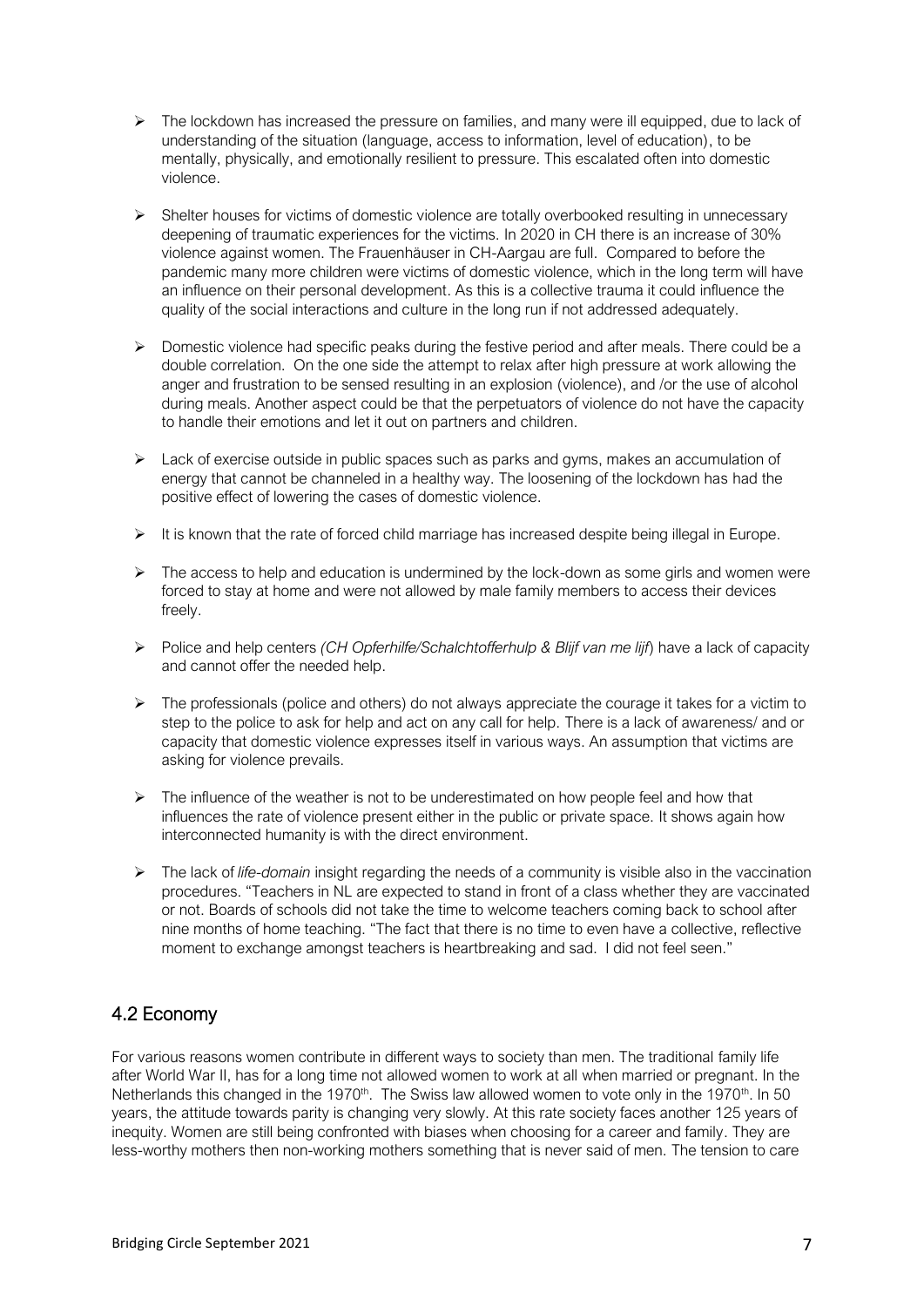for their children, the future of humankind, and wanting to contribute to society through work that is paid, is not always easy to bare when put under pressure by the local culture or the culture of origin.

If they work, women often work part-time to bring some extra income to the household and care of the family. In The Netherlands parents are by law together responsible for the income of the family. Even when men would like to work parttime, employers too rarely facilitate this personal choice of the couple. Especially the vulnerability of women who have a smaller job, is worrying.

The pandemic showed specifically for Switzerland a lack of female experts in the public field. In the Netherlands this was less the case. Generally, the lack of role models such as successful female entrepreneurs and politicians and the respectful covering of their contribution in the media, is lacking. During these exchanges one of the participants faced serious and repeated shaming and blaming by a man that was published in the media.

Women's contributions to the well-functioning of society are highly (financially) undervalued by the prevailing *life- and system domain* and by women themselves. This is expressed in the salary gap between women and men that is highest in the low paid jobs.

## **Examples**

- $\triangleright$  Many women working in low-paid jobs, part-time or with short contracts are blue-collar workers that have had already fewer financial means. This pandemic has again massively hindered or slowed down their development to financial independence. Very often women are in these jobs because they also take care of the children whereas the fathers more easily find work. This gives men financial independence and an extra advantage especially in cases of divorce.
- $\triangleright$  To find work during the pandemic is difficult and can bring people without a job in even further economic problems.
- $\triangleright$  Certain sectors such as the gastronomy where many women work will not come back as strongly as before.
- $\triangleright$  The scanning machines in supermarkets will put many women out of jobs soon and hinder adolescents to earn a little extra.
- $\triangleright$  In big companies the cleaning services are less needed because of home officing. Many have lost their jobs because of this restructuring. In CH 95% of the employees in the cleaning industry do have a migratory background and are predominantly women. In NL women with low education or from a migratory background are often given a chance to start participating in society with a cleaning job and have found themselves out of a job.
- $\triangleright$  Cleaners in private homes of migratory background were faced with the bias to be less clean than Europeans.
- ➢ The short-term profit and performance driven attitude of many economic models based on the exploitation of human and natural resources is up for revision. They do not help to find sustainable solutions, are in contradiction with the law and perpetuate mental and emotional aggression to men and women also in the workplace.
- $\triangleright$  The systemic acceleration of the speed of work and needed performance levels starts to reach saturation point in many domains. The suppression of feelings due to stress enhances the use of drugs to cope and generates a vicious circle of violence in homes, on the roads and in public political debate.
- $\triangleright$  For the younger generation this pandemic will have long lasting consequences in how to structure their lives because many of the needed changes in how to structure economy, social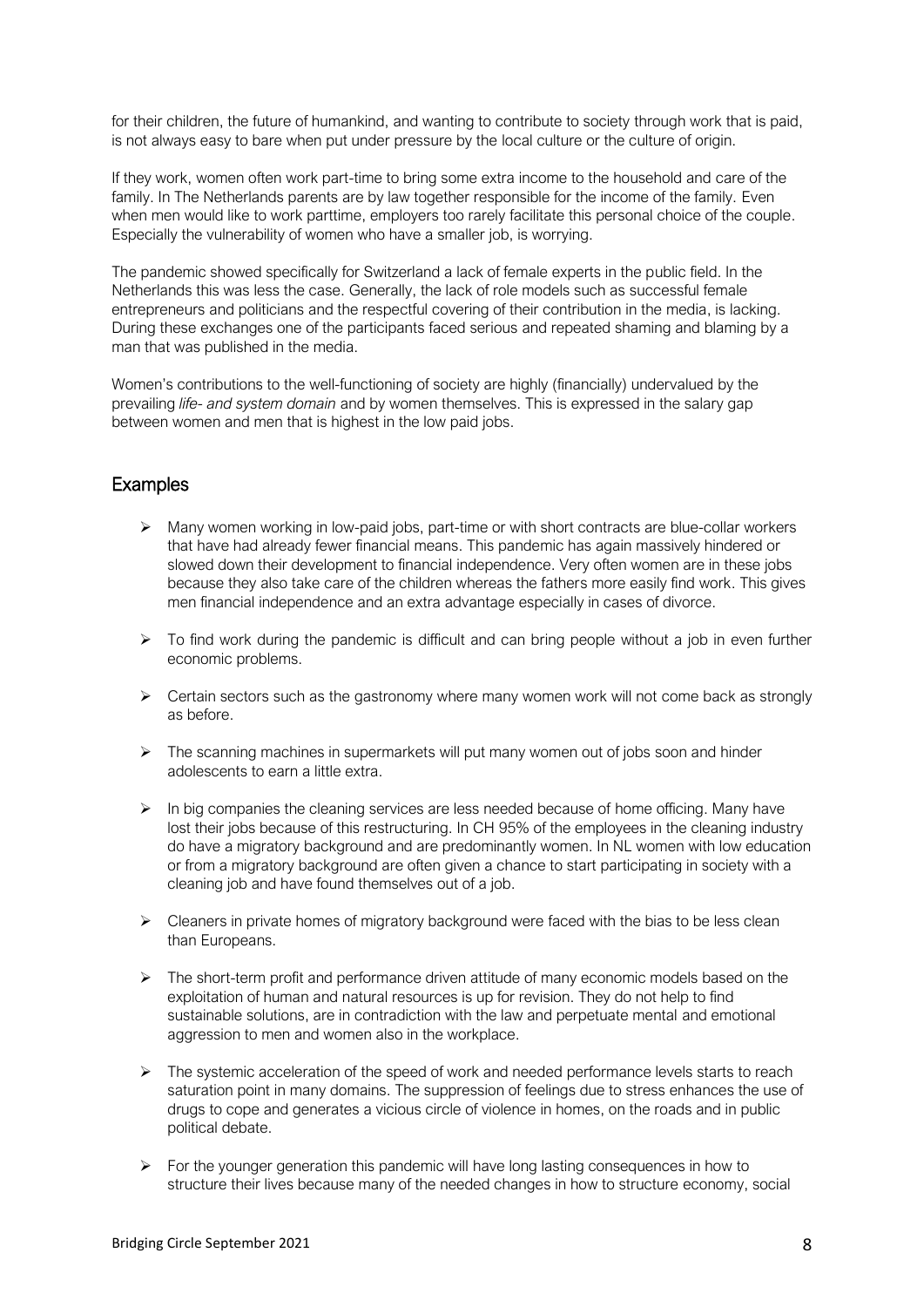welfare, education, maintenance of the road system not to speak of the environmental challenges is projected onto their future. The planning of the future like it was done for the after-war generation is no longer possible as the changes and challenges appear on all fronts at an accelerating speed.

## 4.3 Education

In education many unconscious biases are present that inform the future society. Addressing these, is crucial to bring more gender equity in al realms of life. Educating teacher and students to be aware of their biases is a minimum requirement. Educating young people to respect and listen to each other needs to go hand in hand with informing them of the basic human rights that shape Europe since the World War II and that still need to find their way into the mindset of many.

## Examples

#### Unconscious bias

- ➢ School advice in The Netherlands in 2020 from primary school to high school was less high for girls than for boys because the last school exam had been canceled. In these last school tests girls often scored higher than boys giving them an extra chance to reach the higher education, HAVO rather than VMBO, University rather than HAVO. Especially children from less financially secure backgrounds received lower recommendations. 7% more girls and 4% more boys. This means that girls of less privileged background need to work harder to reach their ambitions and bring their talents to the workforce if on-line teaching is going to prevail.
- $\triangleright$  Unconscious bias is present daily when students get back their grades: Boys get encouraged by male teachers and are being told how talented they are. "Girls with the same grade are told that they must have been working very hard to have the same result. Insinuating that as a woman I do not have the 'natural' talent like boys do." Women teachers might be extra proud when girls have good grades, which is also an unconscious bias from their part. A positive impact of Corona is that there is little time to exchange on grades. The unconscious bias is not so public anymore, less hurting talented young women's feelings and making them either feel insignificant or angry.
- ➢ Students' associations in NL have mainly male presidents. The prevailing culture present is flawed by dominant behavior, a sense of superiority and aggressive language. The sense of superiority of male university students is worrying as it mirrors the existing sense of superiority with regards to gender, nationalities, and races. The language use too is aggressive, noninclusive to women, other nationalities and sometimes even violent with death as consequence. *"University is the only thing that matters. HBO is just a course."*
- $\triangleright$  The assumption that good thinkers are superior human beings, flourishes and reflects the dominant culture that systemically suppresses the sensing and emotional aspects of the *life domain.*
- ➢ The underlying bias present in the *system domain* is that physical and caring professions are worth less then intellectual professions also with regards to financial rewards. This exposes the lack of sense of reality with regards to the *life domain* not only of women and children but many professionals active in the sectors of health, education, the arts, and the environment.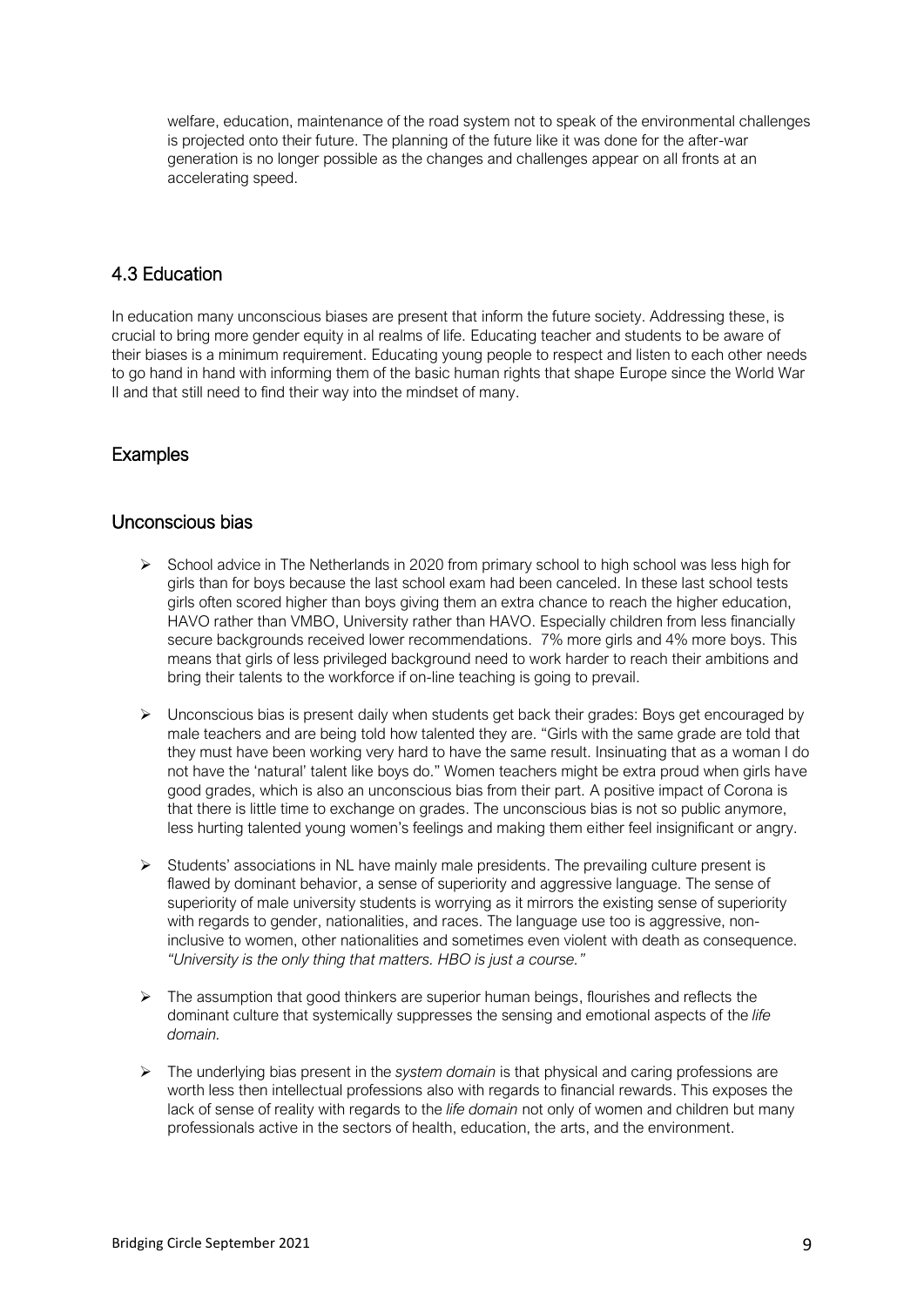- ➢ Diversity of team members with regards to gender and cultural background is important. Having a teacher with migratory background can help to raise awareness on unconscious biases of the professional team and in the classroom.
- $\triangleright$  Male students of all backgrounds seem to feel authorized to question the professionality of a female teacher. When they do not feel happy with a grade, they go directly to the board of directors to complain. This is time consuming and disrespectful to the seniority and experience of female professionals.
- $\triangleright$  Female students do not feel safe to speak up or show their faces on-line during class as the sexually tinted comments of male students are perceived to be a threat.
- ➢ The access to help and education is undermined by the lock-down as some girls and women were forced to stay at home and were not allowed by male family members to access their devices freely.

#### Role models

➢ Girls and young women are not properly educated in how to challenge systemic issues to position themselves as leaders. Because of the lack of exposure to strong female role models that often work from purpose, they rarely can find the tools and practices and networks to enhance their own performance. They are forced to fit into a masculine way of leadership and a masculine organization of the *system domain* that often goes against their own nature. This undermines their self-confidence also because their innate leadership qualities remain invisible. It does take true inspiration and passion to go beyond cultivated biases and discrimination present in the *life-* and *system domains*.

#### Long term care for workforce

➢ Teachers face the same struggles as students. Contact for teacher is just as important to the teacher as it is for the students/ambassadors to meet with students or with teachers. Talking into a dark hole is as challenging for teachers as it is for students. The purpose of the organisation (school), the teachers and the students are extra challenged in the *life domain* by the unconscious biases present.

## 4.5 Communication & Artificial Intelligence (AI)

In the media, at work and home women are exposed to unconscious micro messaging that does not reinforce their talents. Empathic qualities of men and women are considered soft and are often neglected in conversations. In AI the continuous programming of unconscious biases has taken worrying proportions, and little is done to prevent this type of discrimination to sex, ethnicity, or age. The dominant position of global platforms such as Facebook, Google and Microsoft undermine access to a more diverse approach to certain subjects and is creating a monoculture where the inclusion of diversity in both the *lifeand system domains* is undermined.

## Examples

➢ The way how voices of women are heard in Zoom/ mTeams meetings compared to a natural face to face situation is equity undermining. Studies show that women's voices are not recorded in a neutral manner giving them less impact as they speak. This has consequences for the short and long term of gender equality as their impact is weakened.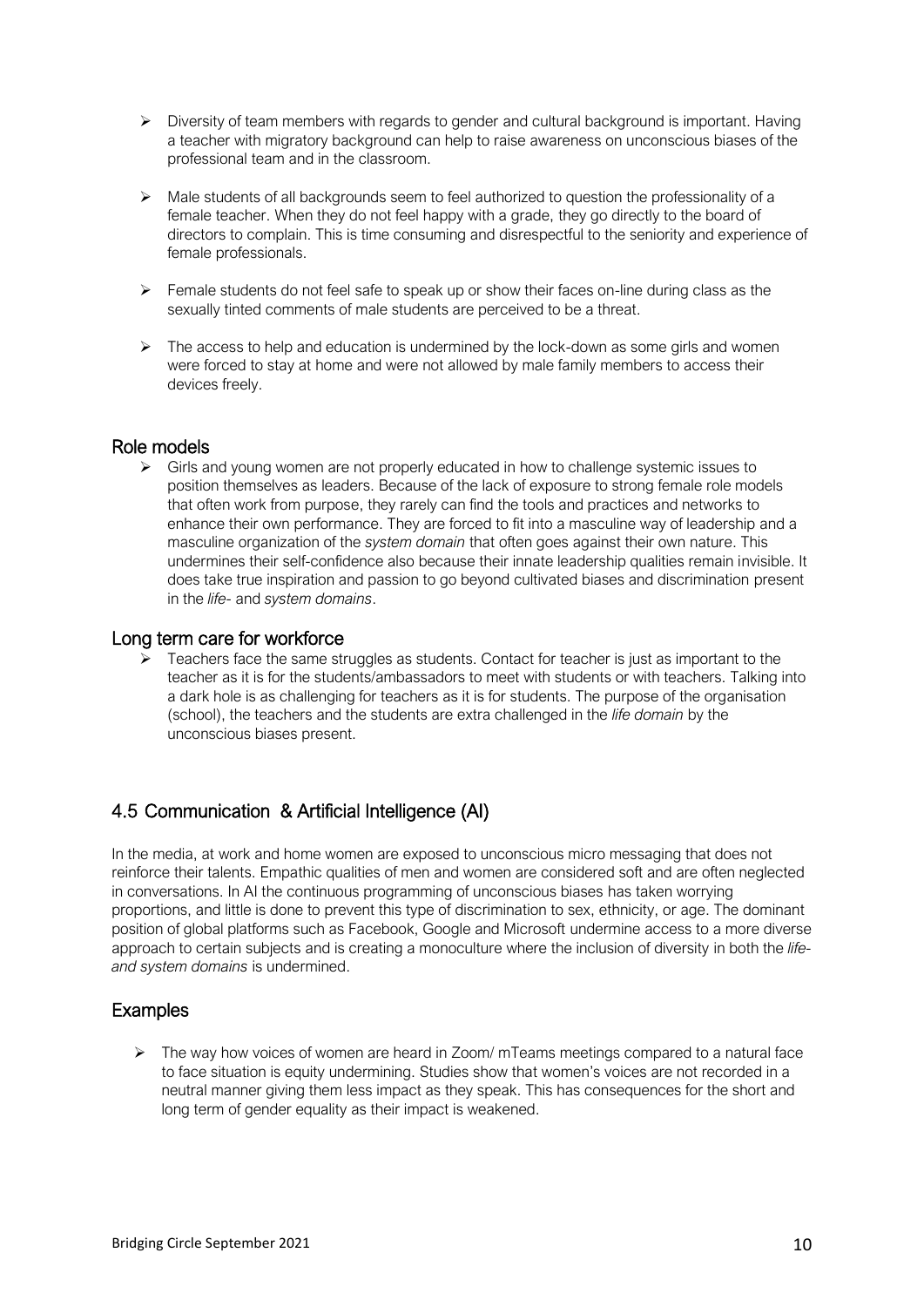- $\triangleright$  On online questionnaires with questions regarding gender, age and ethnicity should be revived as they invite algorithms to interfere with the information given. The difference in the information given to men and women is worrying.
- ➢ Scientific reports regarding female empowerment are not easily found. The information given is often not up to date or incorrect. Students doing research have one main source in NL (CBS) which does not allow for unbiased research. Only when really wanting to know more they will be directed to institutes such as The Dutch Council of Women, Women Inc. and Atria that form an Alliance in The Netherlands representing many women's organizations that total to 1 million individual members.
- ➢ In PPP presentations regarding technical jobs often only masculine figures are on the pictograms without any sign of diversity. The subtle framing that only men can have technical jobs needs to be addressed.
- ➢ IT female role models are needed.

## *In the media*

- $\triangleright$  Caricatures of female often address the looks of women rather than what they bring as professionals
- ➢ Word choice of journalists covering political campaigns are biased: She would like to become an alderwoman... > Here the insinuation is being made "is she capable?' versus Is he going to be the next alderman? > Here the underlying message is: is he going to win?
- $\triangleright$  The power of the word should get more attention as well in the context of the local understanding. Example: In Swiss German there is a clear difference between the use of the word *Dame* or *Frau*. *Frau* is indicating a female human being; *dame* is in Swiss German interpreted as a slut. In High German however when addressing an audience, the speaker may say Damen und Herren.
- $\triangleright$  In meetings men take more space and lack of inclusive skills and self-reflection. Men speak louder, hardly pose and do hardly ever question their own opinions. When female politicians take the initiative to bring some nuance and questioning into the exchanges they are being depicted as being aggressive.
- $\triangleright$  The way decisions are made are not inclusive but exclude the female voice to be heard especially if the majority are men. The *purpose* of women is belittled, and their *life domain* ignored. For female politicians to be heard, listened to, and respected they must make an astonishing effort to be taken seriously. The men in power do not seem to be educated to listen and do not hear another opinion but their own. They lack the finesse of questioning their assumptions of reality (their *life-domain*) and the skill to listen respectfully with an open mind to another person's experience of the *life-domain*.
- $\triangleright$  The emotion that is triggered by this kind of respectless behavior is humiliating, as it generates unnecessary sadness and anger. This kind of behavior is unworthy of democratic leadership as it is not respectful of the human rights that include freedom of speech and freedom of fear.
- $\triangleright$  Street names are rarely carrying the names of influential women. This too can change if more women step up.

## 4.6 Leadership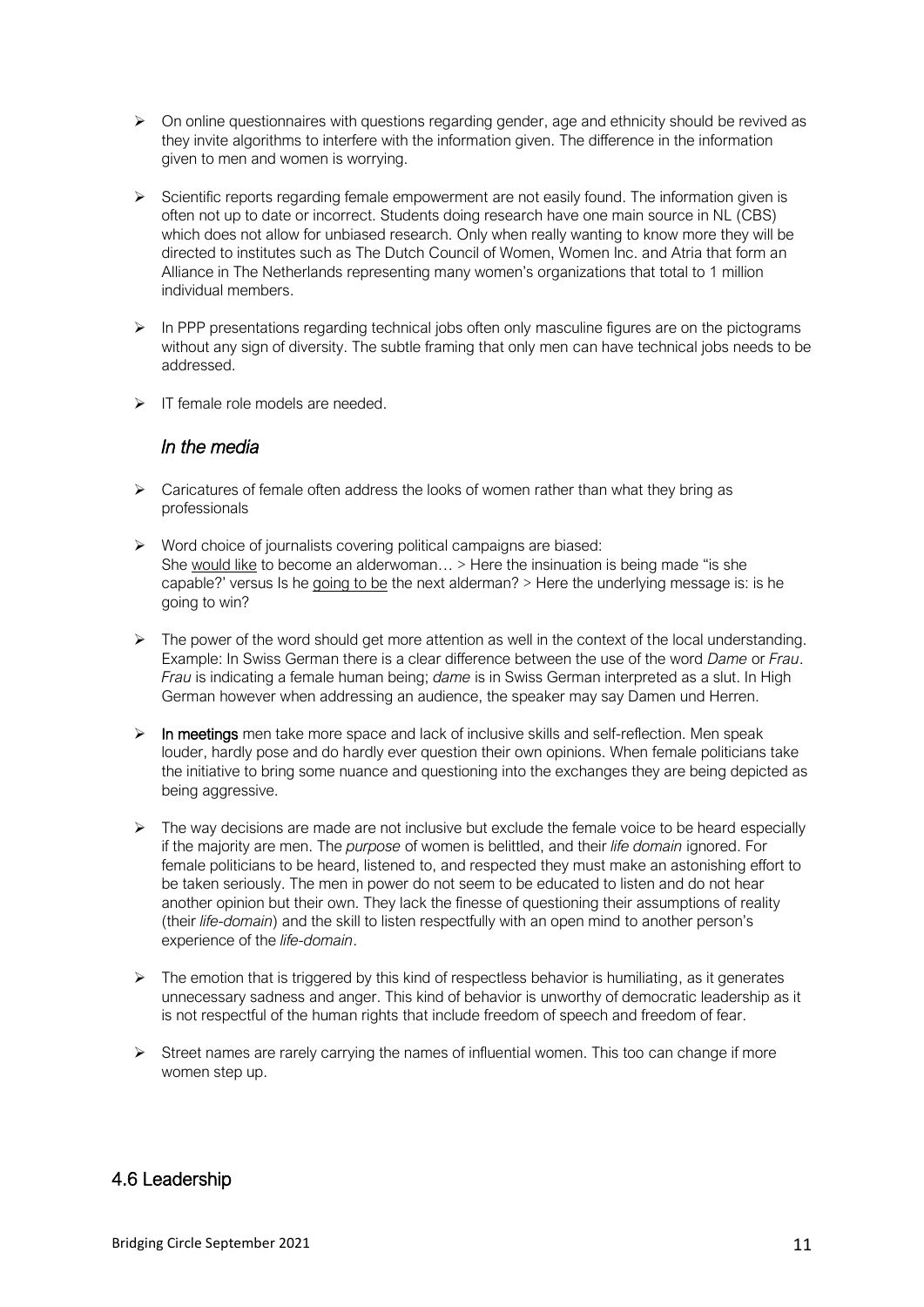In general, the prevailing leadership in business and politics is masculine, aggressive, high speed, profit based, ego centered and exclusive.

The pandemic showed that true leadership should not only protect the interests of the happy few (a system in itself) but of all citizens. For that a new type of leadership needs to be shaped that includes women and men that have a different leadership style and know how to nurture an inclusive work and living culture.

The pandemic has shown that the present leadership is based on control and fear. Fear of lack of resources, fear of losing a position as a leader, the fear of lack of perspective that triggers reactions by fear. This style misses the long-term vision and understanding of impact certain choices will have on future generations with regards to the human rights and the environment. One could argue that this is management of the existing *system domain* rather than leadership driven by purpose and understanding of the *life domain* of women, children, and a great part of society.

The pandemic equally showed that to keep a society running the relational qualities are just as important and need to be nurtured and maintained to have a sense of solidarity. That on all levels of society and in politics.

The opposite of fear is trust. This trust has been severally undermined the last couple of years cultivating cultures of fear in some parts of the population that express themselves through aggression and violence. The pandemic showcased a lack of long-term preventive insights that created problems that future generations will need to solve.

#### Examples

- Systematic reduction of investments in education, access to health care and cure, the arts, and natural out-door spaces in urban environment for all citizens are key examples.
- The environment around the home such as high-quality external places in urban setting enhances the quality of the experience in the *life-domain*.
- Young generations are losing trust in the policy making and take the law in their own hands.
- Violence that is systemically left unpunished becomes part of the established system. The systemic acceptance of violence against women (30% in normal times) is heightened in times of crisis, is a noticeable example and can be considered as a "global pandemic in its own right" as the president of the Dutch Council of Women Nenita la Rose said in an interview held with C. Masson during the first lock-down.
- *De Kindertoeslagen Affaire* in The Netherlands that brought the last national government of the Netherlands to fall is a clear example of unconscious bias and systemic discrimination by race and by income within the *system domain*.
- Only a handful of leaders appeared to have the guts to take responsibility for their mistakes. Angela Merkel publicly apologized for making some mistakes and so did Ex Minister Lodewijk Asscher who stepped down after the *Kindertoeslagen Affaire*, which made the government fall as other ministers were also considered to be responsible.
- Women who do make it into political boards are shocked to realize that in the 21st Century their presence as a professional is still questioned and that sexistic jokes prevail.
- Practices such as the presence of two women in traditional Swiss customs when a political leader is speaking is considered out of fashion. A male cyclist opening a big bottle of champagne after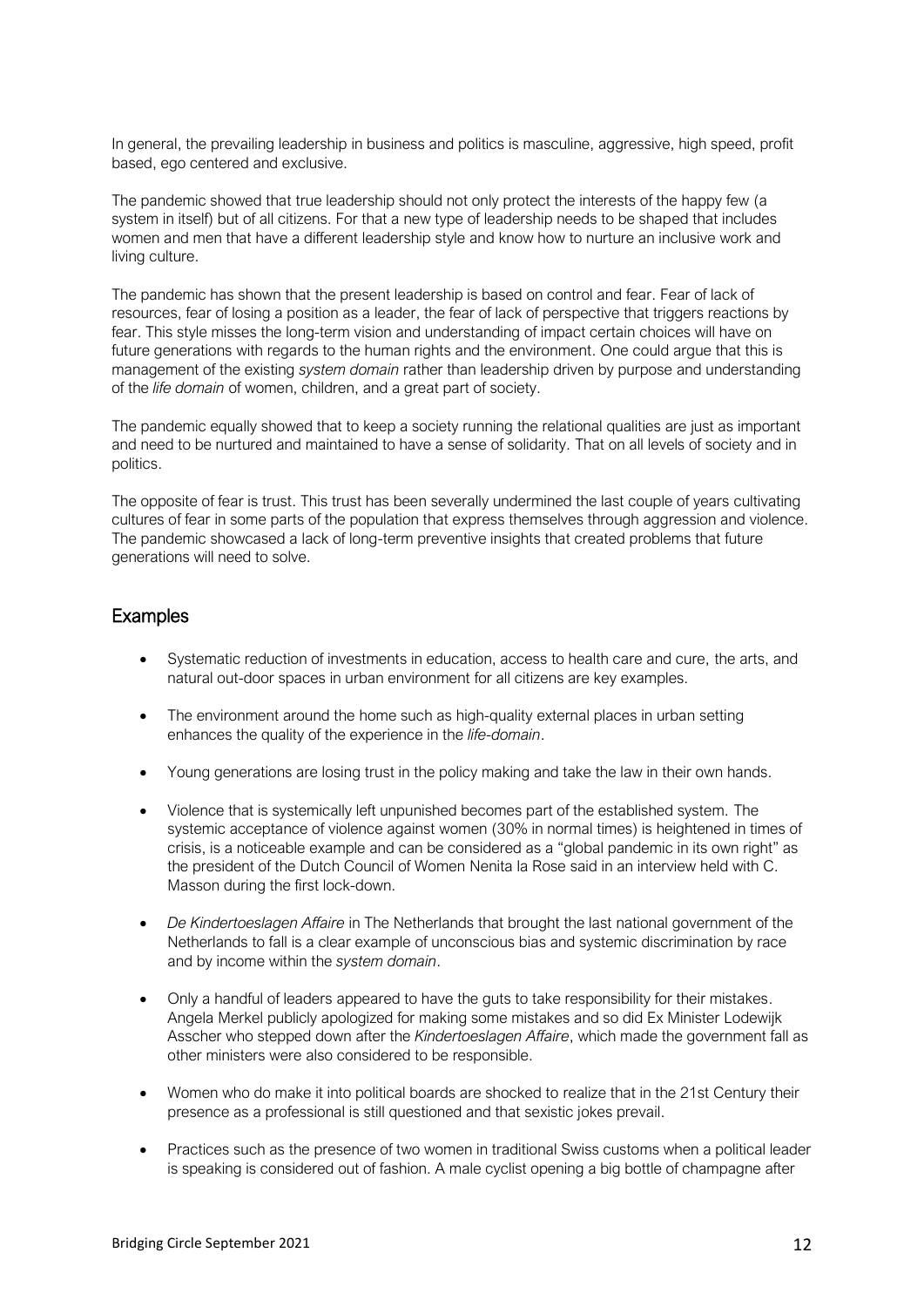winning a tour, flanked by two beautiful women can be considered sexistic. Both examples give the message that beautiful women are best held as decoration.

- $\triangleright$  The lack of humanness and connectedness with the people they serve needs to be addressed in the present *system-domain*. A culture that also allows empathy to be part of leadership qualities is needed. Many men and women feel that need.
- $\triangleright$  Aggressivity and the need to control are dominantly present in board exchanges and do not help to find long term solutions. From a psychological point of view this could be considered a shadow of the healthy male energy.
- ➢ Men and women are trapped in stereotypical behavior that is outdated.

## 5. Advise

#### 5.1 Health and Safety generally

Long term investment and vision on how to create a caring society is vital. Strategic investments into care and health facilities such as local hospitals, is essential to create a more caring and human worthy society. A society that secures through facilities the fundamental human rights but also through highly needed execution of the law to protect victims of violence.

Strategic Investment allocations on national regional and municipal level need to take into consideration the *life-domain* of the local population and the individual patients. The purpose of the organization (hospital, care-home, refuge) and the *life-domain* of the caregivers and the patients need to be leading to form the *system domain*, not the other way round.

#### Domestic violence

- $\triangleright$  Educate police and help organizations that the mere reaching out to ask for help is an act of courage and needs to be taken seriously. The emotional and mental aspects of domestic violence need to be taken into consideration and acting on a call for help should include several layers of concrete help as of the first call to the police:
	- o Medical help to physical injury
	- o Psychological help to mental injury
	- o Therapeutic help to emotional injury
- $\triangleright$  Allocations of funds that respect the basic human rights of women and children in
	- o short term to increase the capacity of caretakers and police
	- o in the long term to educate and create a more inclusive environment to empower victims.
	- o Shelter houses for victims must always be available locally with enough (human) capacity to fulfill all levels of care needed.
- $\triangleright$  Statistics need to take into consideration the calls for help also in the long run and not only the call for actions as is done now after physical injury. This to inform the general sense of how big the suffering due to domestic violence is present in society.
- $\triangleright$  Educate all citizens as of a young age in how to deal with their emotions and ventilate anger in a constructive rather than destructive way.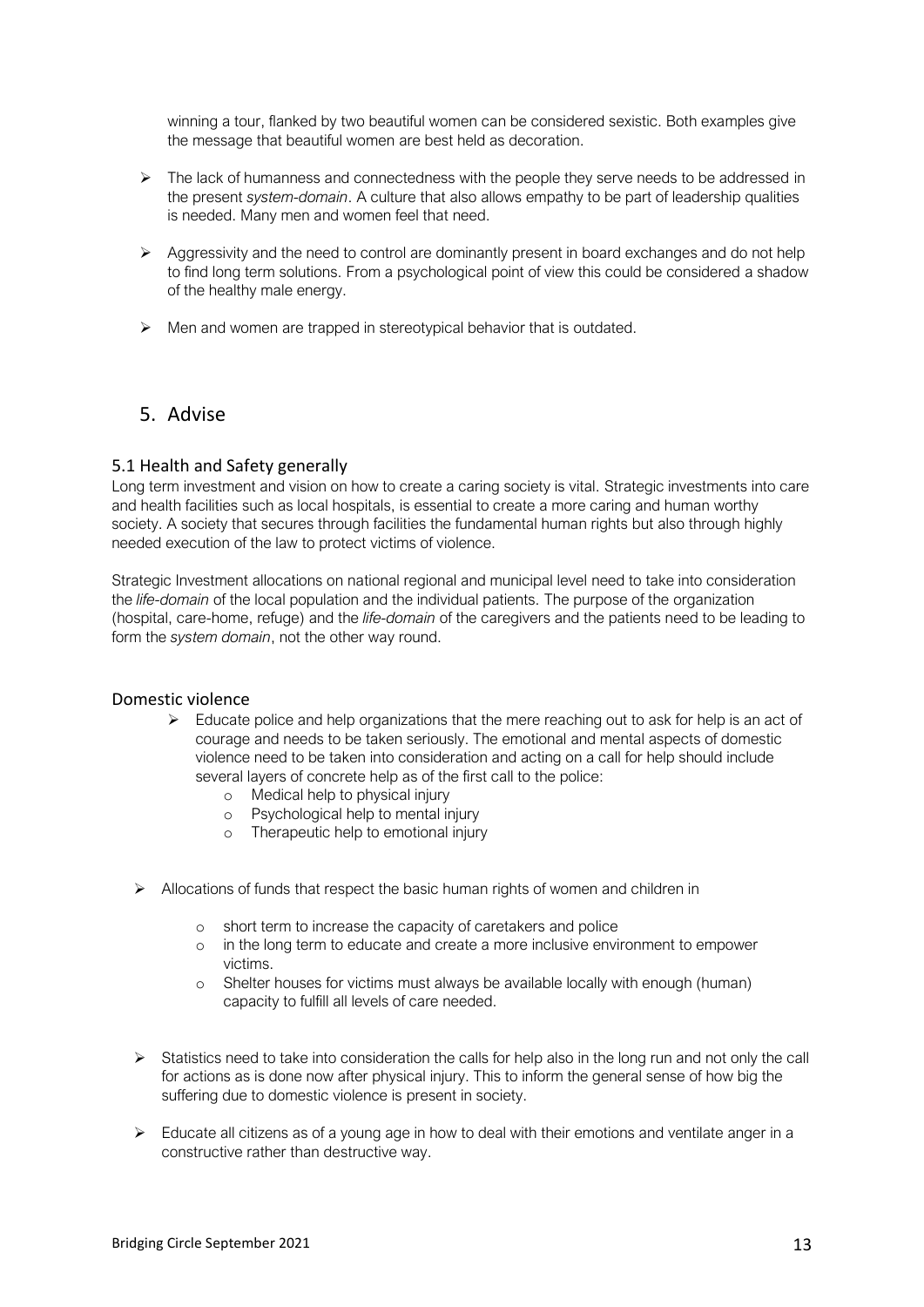- ➢ Schools, parents, and professional experts need to work together to integrate more mindfulness practices, nonviolent communication, and general self-reflection into the school curriculum on all levels of education including the professional education up to universities.
- $\triangleright$  The creation of interesting and inviting places outside the home could be a solution to counteract domestic violence in urban settings. Any urban development plan should consider the aspect of health and safety and create pleasant green spaces for people to get together, play sports, garden or for outside relaxing. This enhances generally the quality of life and contact with the living.
- $\triangleright$  Local communities could be actively involved to contribute to upgrading their direct neighborhoods to create green spaces together through civil participation. This has the extra advantage that the aspect of caring for these places might be enhances especially if younger generations are also involved.

# 5.2 Economy

Improvement could be made when dealing with migratory women by having the basic politeness to ask them the qualification they have from their home country. Assuming that a non-European or Western national is less qualified or intelligent is outdated and needs to be addressed on all level including refugees and victims of domestic violence. Helping migratory women to participate in society by giving them a cleaning contract when they are highly educated is systemic racism, discriminatory highly biased and perpetuates mental and emotional suffering for future generations too. Ref. De Nieuwe Toekomst https://www.nederlandsevrouwenraad.nl/html/index.php

Revision of present model-based exploitation is essential.

Intergenerational relationships need to be nurtured or encouraged to keep in touch with each other's needs also with regards to economy. Employers need to consider the will of young parents to be present with their children, the individual talents and needs. The shaping of inclusive workplace culture (gender, generations, ethnicity just to name a few) is not only a responsibility of the HR departments but of all departments.

#### 5.3 Education

Male students need to be educated as of a young age to respect the professionality of a woman and not have the assumption that they are less qualified or worth less than their male counterparts.

Both girls and boys need to be educated to realize that sexually tinted discriminatory comments on looks online are discriminatory and are undermining the sense of safety of the victims. The bullying and the shaming are inadmissible at school and in the media and when excessive need to be addressed by law and include parents in the conversation.

Students need to know their rights and their obligations in writing especially as on-line education is going to increase and when not respected should be addressed accordingly.

Children generally need to develop a new set of skills to be personally more resilient to stress.

All citizens need to develop more self-awareness about the signals of their body and how to trust, interpret and verbalize these signals to raise awareness on possible issues rather than suppressing them.

#### 5.4 Communication

The worldwide digitalization of meetings and education will have an influence in how women and young girls can position themselves in meetings. If these sensitivities of the technical possibilities are not being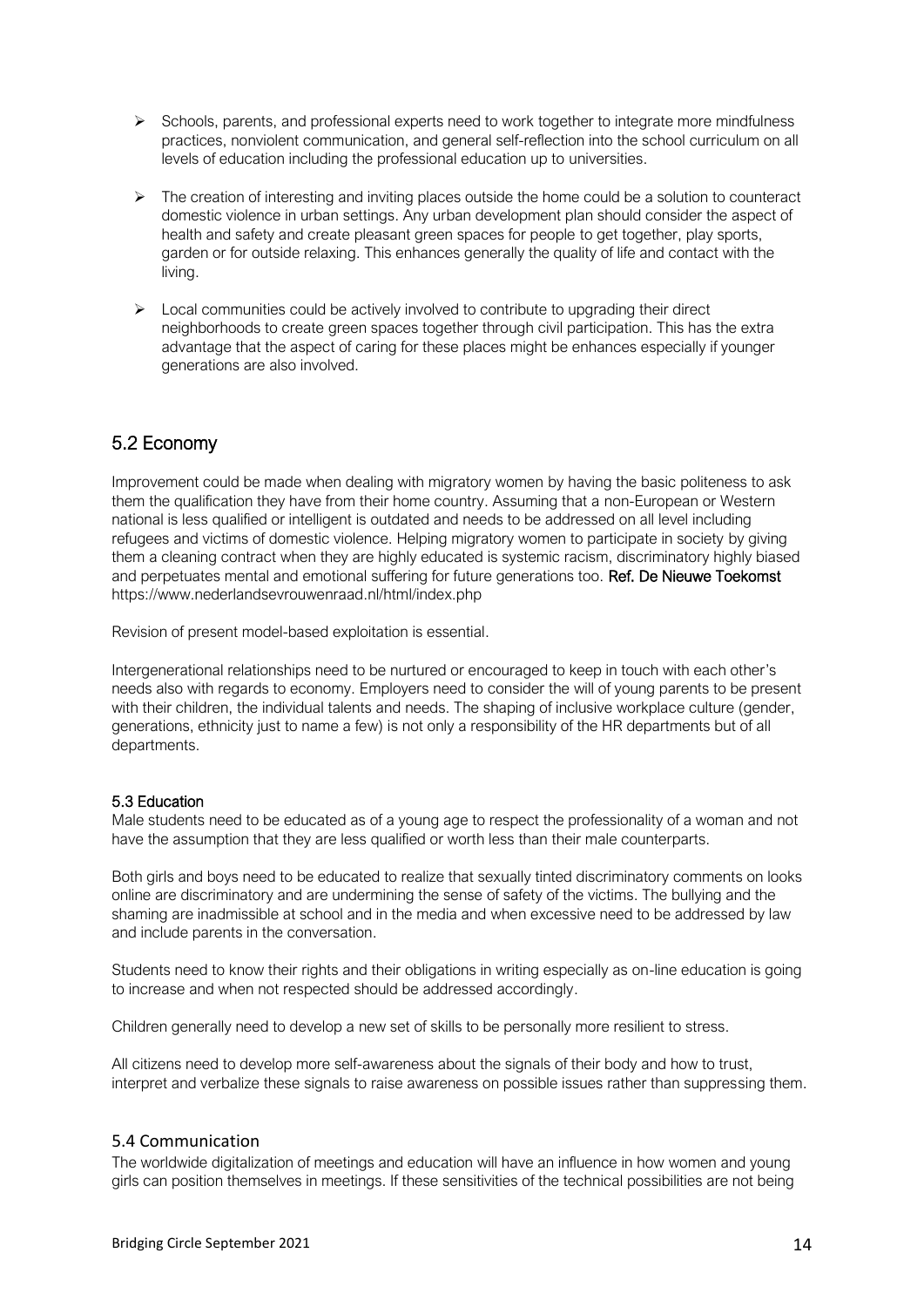addressed with big on-line platforms such as Zoom and others it could have dire consequences for women in the short and long term. This needs to be addressed in the short term before more unconscious biases are programmed into digital standardizations.

The word choices in public campaigns need to be considered by candidates themselves, by journalists and by political parties to enhance gender equity. The signals and the energy of inequality that are continuously perpetuated are big and need to be addressed also in publicity. Humor can be used to counteract these kinds of practices to raise awareness on how ridiculous these recurrences are in the 21st Century but only to a certain point. When female politicians that for years have served their communities with all their heart are publicly humiliated and shamed with untruth and blasphemy it cannot be tolerated by a democratic society.

Chairs of meetings in politics and in business need to be trained to ensure that inclusive meeting styles are cultivated, and no women is going to be shamed because she has a different opinion than the male norm.

## 5.5 Leadership

All leaders should be trained and re-trained in self-reflection and inclusive leadership practices that make them aware of the *life-domain* of a great part of the population.

Leadership practices should allow space to slow down and seriously look at the consequences of their decisions before reacting out of fear, digitalizing fear rather than trust into the *system-domain*.

Leaders should be trained to listen and respect other points of view and cultivate an open mind and be allowed to show their emotions.

Business, medical, and political leadership must take into consideration the needs of the young generations. Global development, migration and family re-compositions has left many either without a healthy family structure, cultural community, or adequate schooling. Their experience or the *life-domain* is incomparable to the experience of leaders that have formed the present *systems-domain*. Generational and gender diversity is a must to bring the much-needed change.

The lack of empathy by high placed politicians in the Kinder *Toeslagen Affaire* towards the families that were wrongly accused of fraud that lasted years created excessive suffering. Allowing the same senior civil servants to stay in positions without being made responsible is a of lack of leadership and disrespect for the general population they are meant to serve. It shows that the management of a *system-domain* that is disrespectful of the *life domain* in the end will fall and is not life enhancing, nor politically or economically responsible in the long-run as it undermines the essence of mutual trust.

Leaders should allow enough time to employees and themselves to take time for the family and friends to meet. The pandemic has shown how precious the social networks are in times of crises and these should be given active attention and cure.

## 6. Conclusion

The women present in this circle are stunned to note yet again that even though, the The Universal Declaration of Human Rights proclaimed by the General Assembly of the United Nations on 10th December 1948 and adopted on the 4th of November 1950 in Rome by the European Council, and the Istanbul Convention so little change to protect and empower women is visible in the *system domain* created by people in power. The lack of sense of reality regarding the *life-domain* of 51% of the population is astounding. The *system-domain* needs to undergo a radical culture change and address